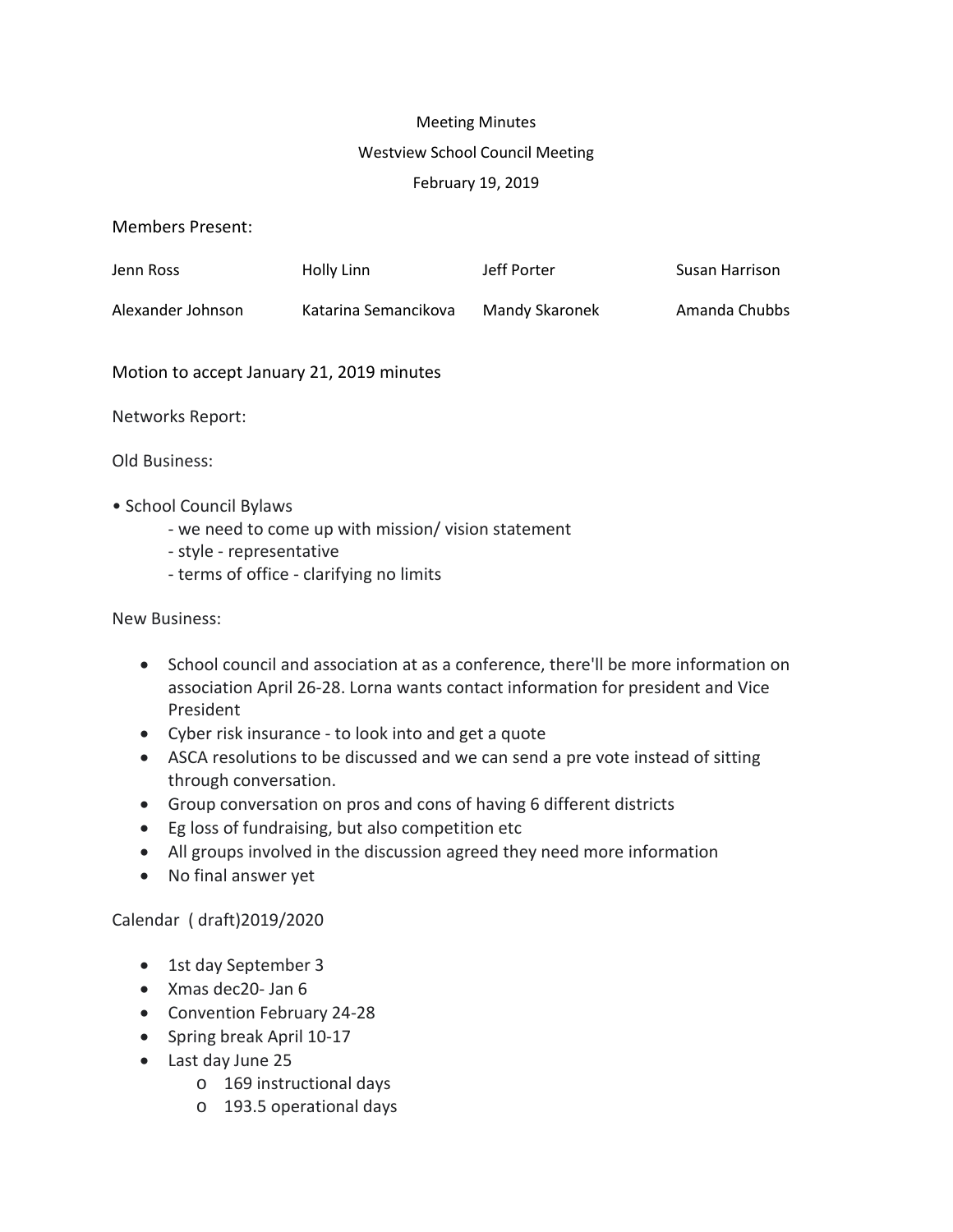New business by Jeff:

- Feedback on social media
- Twitter and Facebook and email
- Good on Facebook and emails- receiving info on cancellations etc

Promoting schools:

- door hangers
- Facebook
- events
- sponsoring on Facebook
- open house posters ( hubs, Educare, play city world etc?)

Ice skating? Why we don't use the rink across the road

• Not all kids have skates and helmets etc

Adjourned 7.40 pm

### Meeting Minutes

#### Westview School Parents Association Meeting

### February 19, 2019

#### Members Present:

| Jenn Ross         | Holly Linn           | Jeff Porter    | Susan Harrison |
|-------------------|----------------------|----------------|----------------|
| Alexander Johnson | Katarina Semancikova | Mandy Skaronek | Amanda Chubbs  |

Motion to accept January 21, 2019 minutes: Accepted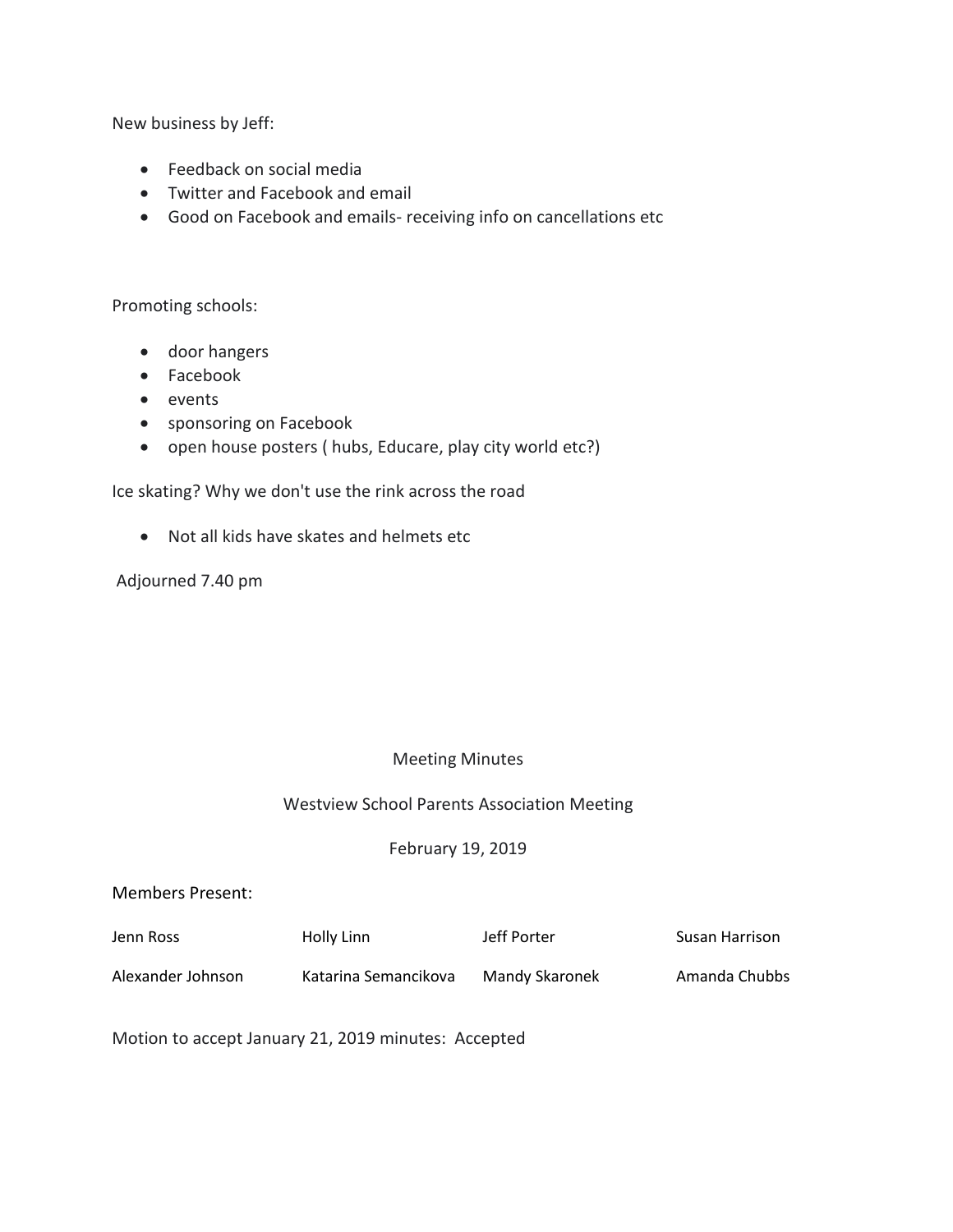Treasurers Report

Playground: \$ 21,359.54 Casino: \$65,466.84 (received 36,168.34) Regular: \$1,252.86

Requests for Funding

Requestor: Holly Linn

- Artist in Residency
- Connie Kulhavy Metis Artist & Storyteller

• \$1200 plus mileage

March 23-29

Dance, birch bark painting, storytelling and Metis traditions and culture

Motion: Rhonda Second: Susan

Requestor: Holly Linn

- Sensory Tools for classroom use
- Tools support Zones of Regulation Program (implemented in Div 1)
- Tools will be available for all students in the school (wobble chair, pressure vest, ball chairs, etc)
- $\cdot$  ~\$1000

Motion:Amanda Second: Katarina

Requestor: Jeff Porter

• Literacy Program Funding approx \$10,000-\$12,000 for half year

Motion: Second: Second: Second: Second: Second: Second: Second: Second: Second: Second: Second: Second: Second: Second: Second: Second: Second: Second: Second: Second: Second: Second: Second: Second: Second: Second: Second

- Additional fundraising ideas to support: family paint night, more dances, bake sale
- Suggestion to reassign playground funds to literacy program. Further meeting needed for thorough discussion on the matter. ASAP afternoon meeting before the break?

Requestor: Jeff Porter

- Liam Renner artist ( LTTA instructor)
- 80/hr plus supplies ECDP & K?
- gr 5/6 Graffiti 2 day program 600\$

Motion: Susan Second: Jenn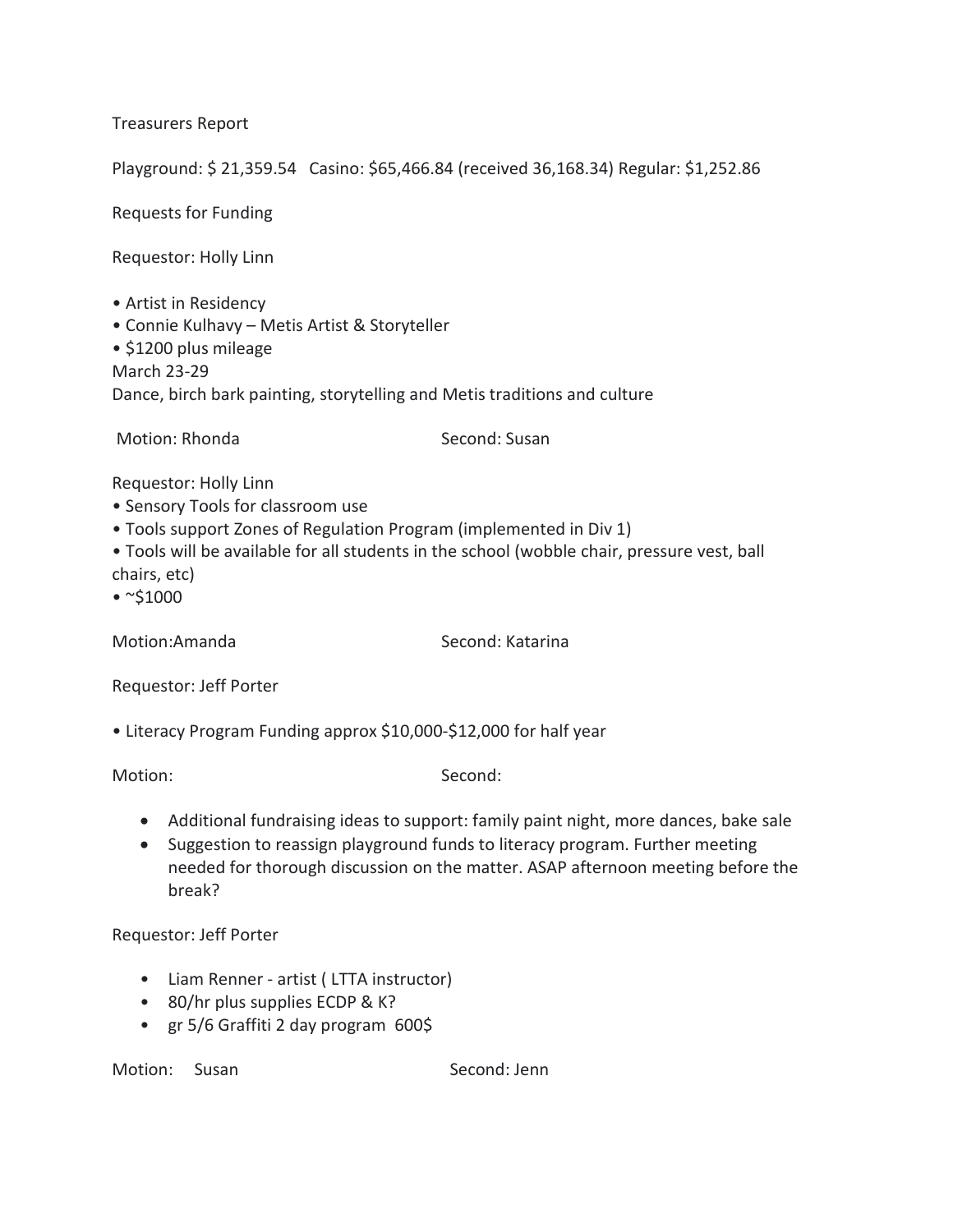Requestor: Catherine Aasen

- gr 2 soap carving kits ( like turtles etc for art / fnmi)
- $10.50\frac{2}{3}$  per kid x 36 kids = \$378

Motion: Susan Second: Mandy

Requestor: Donna McCullough

- Boards:  $$44.98$  X2 boxes of 24 =  $$89.96$
- Headers:  $$23.62$  X 6 boxes of 10 =  $$141.72$  no to headers
- Registration: 4 students  $X$  \$15 = \$60.00
- Yes to everything else

Motion: Susan Second: Rhonda

Requester: Jeff

• Teachers convention funds. \$100/teacher x 14 teachers

Motion: Susan. Susan. Second: Mandy

Breakfast Program

- need shoppers
- Need 2nd in command
- Need a baking day after convention egg cups

Fundraising

- growing smiles delivery may 9 -will accept cash
	- Orders due April 26
	- Organic soil this year!!!!!
	- Send out info end of March
	- 2 people for pick up day
	- Need volunteers for payment days
- Meat shop option not available
- Serben farms? Mandy will check into

Hot Lunch - Nothing to report